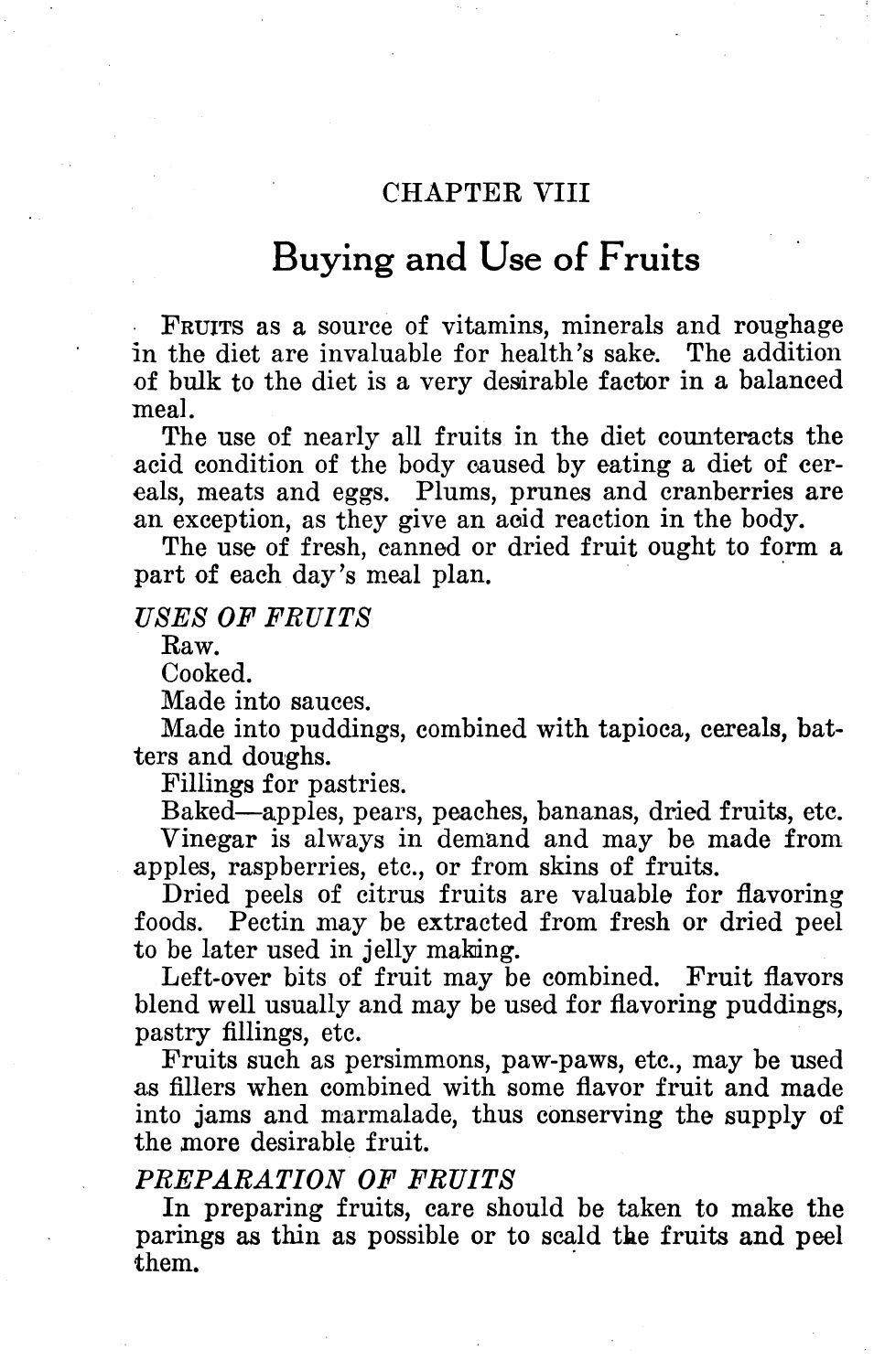In many kinds of fruit the skin may be left on, which improves the flavor of the fruit as well as eliminates waste.

# *APPLES*

Selection-Early, fall and winter varieties under many names.<br>Choose only firm, unbruised ones with crisp pulp.<br>Sold-By pound, dozen, box, bushel or barrel. About four me-

dium apples to pound. Fifty pounds in a bushel, one bushel in a standard box. Two and three-fourths bushels in a barrel.<br>Storage—32° F. Keep dry and cool, little short of freezing. Re-

move all bruised or decayed fruit at once. Stand up much better if wrapped in paper. May be packed in dry sand.

Preparation-Paring apples and removing the core decreases the weight about one-fourth. In baking apples only the core needs to be removed. Fried apples need not be pared.

Serving-Cooked as sauce.

Baked with center filled with nuts, raisins or marshmallows. Fried.

#### FRIED APPLES

4 cooking apples 2 tbsp. fat or butter ½ c. brown sugar 1 tsp. salt

Wash apples and remove core. Slice without paring. Melt fat in iron skillet, put in apples, sprinkle with salt and sugar. Cover tightly and cook with a very slow fire 15 to 20 minutes. At the end of that time, remove cover and brown, stirring care-<br>fully to avoid breaking apples.

#### RED APPLES

6 medium sized apples 1 c. sugar<br>Red coloring. or 3 c. water Red coloring, or Red cinnamon drops

Choose apples which keep their shape in cooking. Pare· and core. Make syrup of other ingredients and when boiling, drop, in apples. Allow to simmer, turning apples often to insure an even color. When apples are tender enough to pierce with a toothpick, allow to stand in the syrup until wanted for use,

then drain.<br>For desserts, centers may be filled with nuts, nuts and figs or

dates cut in small pieces. Serve with whipped cream.<br>For salads, place on lettuce leaf and garnish with the salad dressing.

To accompany pork, fill centers with chopped pickle and ar- range around platter or serve one on each plate if service is from the kitchen.

#### *APRICOTS*

Selection-California only important kind. Choose well colored, unbruised fruit.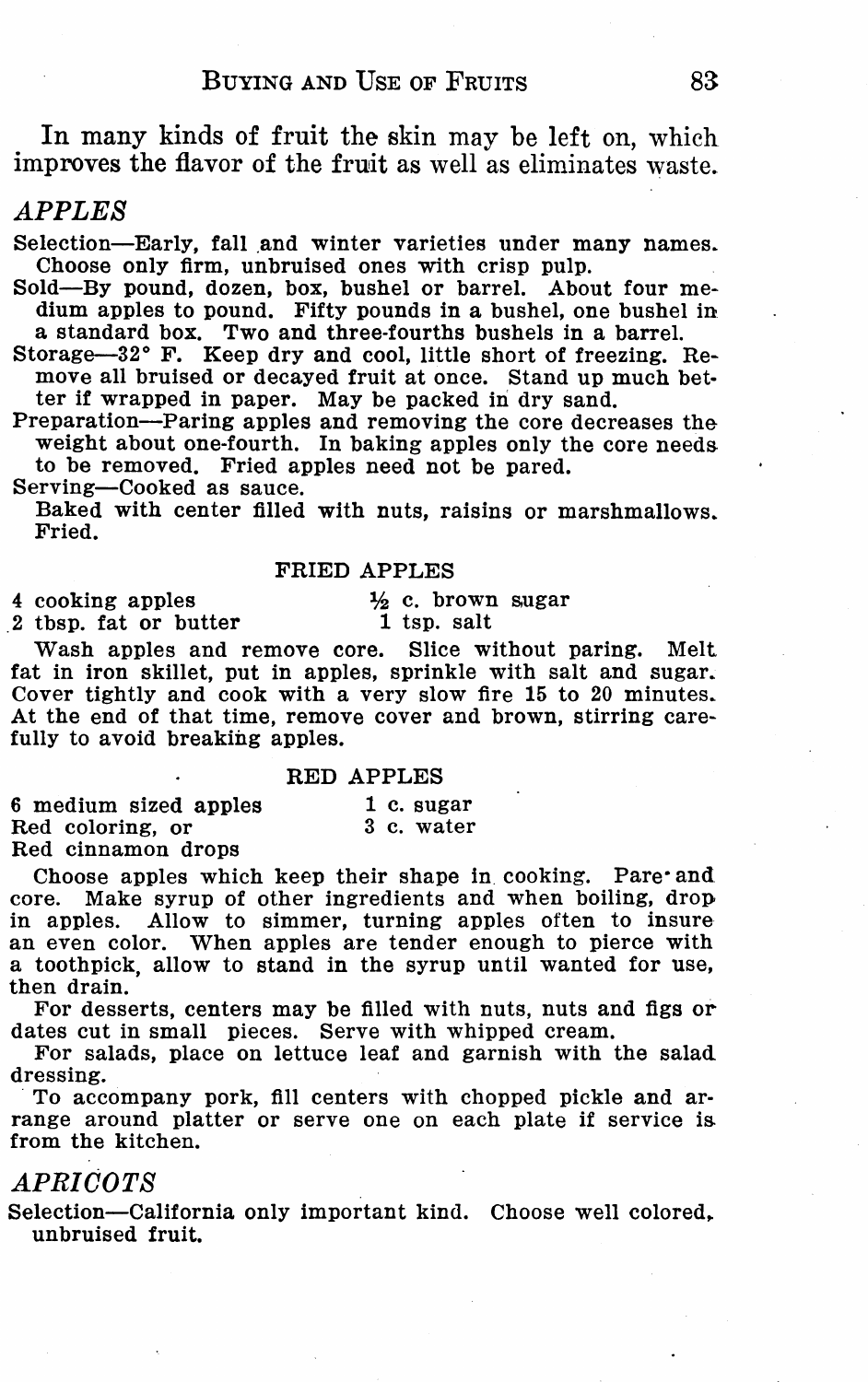Sold-Fresh by dozen, basket or bushel. Dried apricots sold by pound. Select fruit free from black spots. The unpeeled dried fruit is smaller and cheaper than the large sized, which is peeled.

Storage-Fresh do not store well. Keep in cool, dry place. Dried apricots should be kept in tight containers.

Preparation-Fresh apricots require looking over and washing. Dried apricots need to be washed and soaked 12 hours before using,

Consult index for serving.

# *BANANAS*

Selection-Yellow common variety. Lady Finger a small, thinskinned yellow variety. Red variety. For immediate use, select the full, plump, deep yellow ones. For storage select those bunches whose stems are still greenish and whose fruit is full and plump, but not well ripened.

Sold-Retailed by the dozen or pound. A pound contains about 3 bananas. Sold in bunches which contain 120-270 bananas.

- Storage-To ripen keep in moderately warm room about 70 degrees. When ripened they are especially sensitive to **low** temperature, and readily deteriorate in any place where thermometer registers below 50° F. A refrigerator or cold slab turns them black and spoils their flavor.
- Preparation-There is a loss in weight of from 35-44 percent after skin is removed.

#### BAKED BANANAS

Use ripe bananas, skin and scrape off any stringy fibers. Split the banana lengthwise and place in a baking dish or casserole.

For two bananas sprinkle over them two tablespoons of sugar and the juice of one lemon. Dot with bits from a tablespoon **of**  twenty minutes, or until the fruit is delicately browned. Serve hot with whipped cream.

# *BERRIES*

#### BLACKBERRIES, BLUEBERRIES, RASPBERRIES, STRAW-**BERRIES**

Selection-Berries should be clean, whole and juicy.<br>Sold-By measure.

Storage-Very perishable. Put in a cool, dry place.

Preparation-Wash and pick over to remove bruised fruit and foreign materials.

Consult index for serving.

# *CHERRIES*

Selection-Sour, common cherries. Sweet (black or white) grow largely in California. Select those which are firm and round, with stems left on.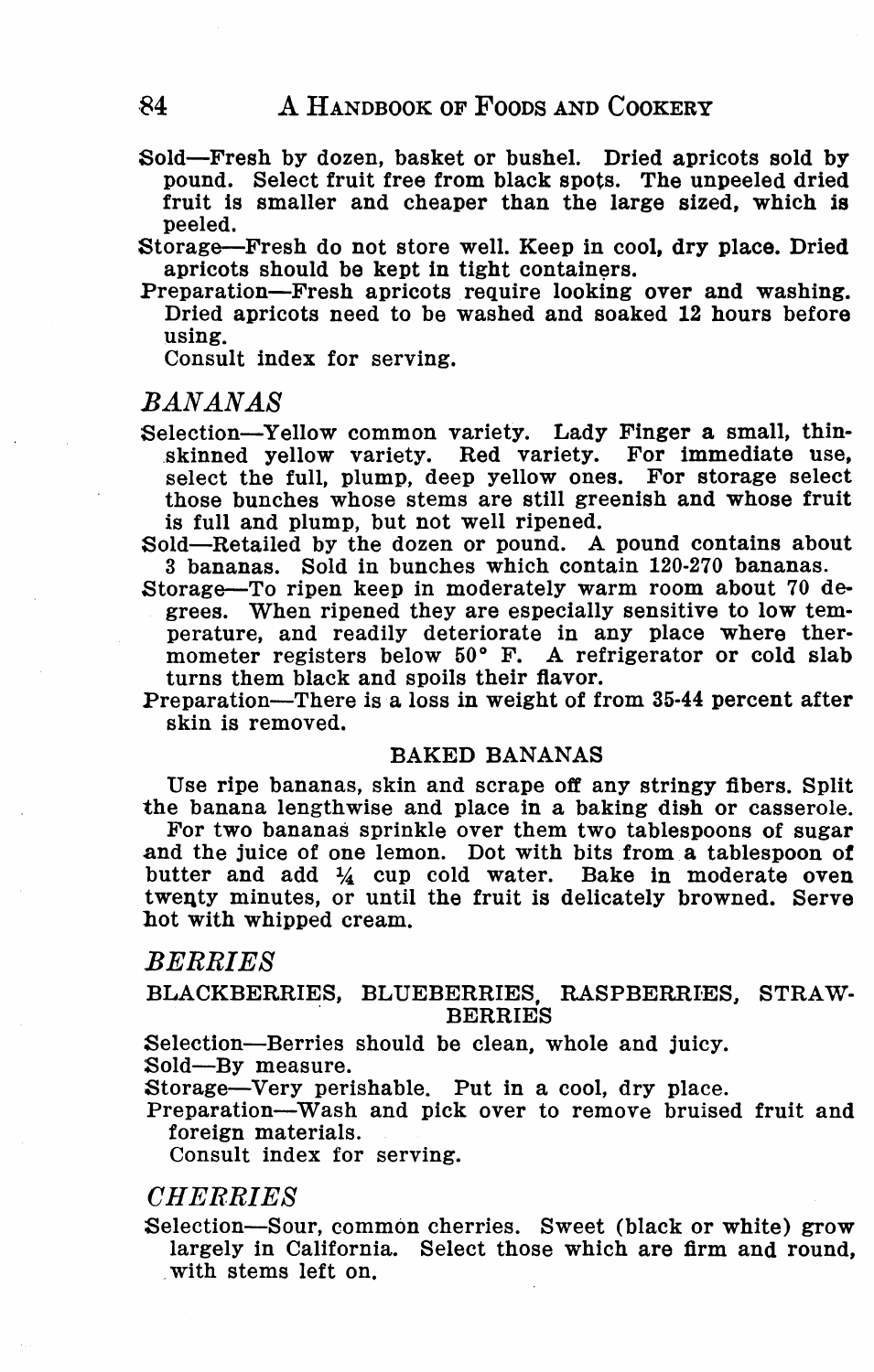Sold-By measure or by pound.

Storage-If they are not overripe and free from bruises, and have stems on, will keep fairly well for several days.<br>Preparation—Wash, remove stones and stems of the sour va-

riety before cooking. The large, sweet ones may be washed and served with stems on for dessert.

Consult index for serving.

# *CRANBERRIES*

Selection-Select medium sized, solid, crisp berries free from<br>blemishes. There are two varieties, the large red ones and blemishes. There are two varieties, the large red ones and the small dark ones.

Sold-By the measure or the pound.

Storage-If all soft berries are picked out, the remainder can be kept sound for months by putting them in jars, covering them with water, setting in a cool place and occasionally replenishing the water.

Preparation-Wash and pick over.

#### CRANBERRY SAUCE

 $\frac{3}{2}$  c. cranberries 2 c. sugar 2 c. water

Wash and pick over cranberries and put them to cook in a covered kettle. When thoroly broken, rub thru a sieve, add the sugar and return to fire until the mixture boils, Then turn •out to cool.

#### *CURRANTS*

Selection-Berries should be firm and dry and on their stems. Dried currants should be free from stems and foreign matter.

Sold-By measure if fresh. Dried currants sold by the pound.<br>Storage-Will not deteriorate if left on bushes for a week or more after ripening. Store in tight containers if dried.

Preparation-Fresh currants should be washed and picked from the stem. Dried currants need to be carefully looked over, washed and moisture absorbed if they are to be used in cookery.

Consult index for serving.

# *IJATES*

- Selection-The bulk dates have a light brown skin and are very<br>sweet. These come from around the Persian Gulf and are known as Halawi. These may be also sold in packages, though a part of package dates are the Fard, a darker, stronger variety of finer texture.
- Sold-By the pound or package. Care should be taken to note weight on the package.

Preparation-All dates are packed without washing, as they do not keep well if washed. Wash and seed before using.

·Consult index for serving.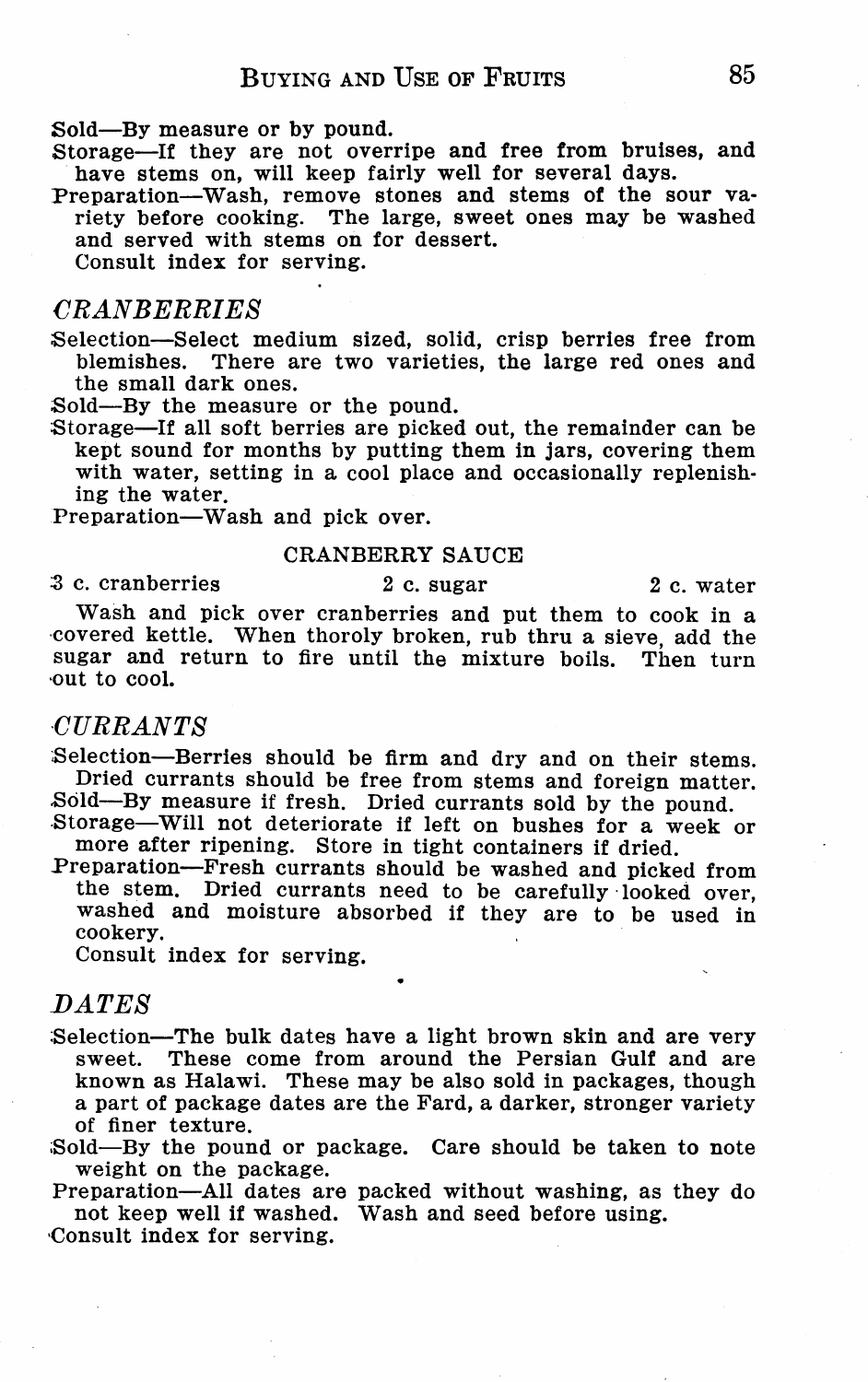# *FIGS*

Selection-Whole dried figs are cheap and wholesome. Pressed figs are usually used in confectionery. Pulled figs are expen-

sive and sold mostly in glass jars.

Sold-Whole dried figs and some pressed ones sold by the pound. Pressed and pulled figs also sold in packages and jars.

Storage-Keep as other dried fruits.

Preparation-Remove stem ends and wash.

Consult index for serving.

#### LAXATIVE FIG PASTE

1 pound prunes 1 cup senna leaves 1 cup senna leaves 1 cup senna leaves 1 cup senna leaves 1 cup senna leaves 2 cup senna leaves 1 cup senna leaves 1 cup senna leaves 1 cup senna leaves 1 cup senna leaves 1 cup senna leave

1 pound figs

Wash the prunes and figs and tie the senna leaves in cheesecloth. Barely cover with cold water and soak over night. In the morning simmer in the same water until the prunes are tender. and then remove the senna. Take the stones out of prunes and chop both prunes and figs finely. Add the liquid in which they were cooked and simmer in the upper vessel of the double boil- er until thick, then store in jars. A teaspoon of this mixture forms a mild, pleasant laxative.

# *GOOSEBERRIES*

Selection-Very little ripe fruit is used. Berries should be hard, plump and fairly good size.<br>Sold-By measure.

Storage-Can be kept for some time in the house if berries are put in a pan covered with clean water and stored in a cool cellar.

Preparation-Remove blossom end and wash before cooking. Consult index for serving.

# *GRAPES*

Selection-Soft or slip grapes. Choose whole, unbruised fruit which is in bunches and still has the stem. Concord and Catawba purple grapes raised in Eastern states. Hand grapes -Malaga-large white skinned grapes. Tokay-firm fleshed. oval shape with reddish skin. Select grapes whose bunches do not scatter when picked up.<br>Sold—By pound, basket or measure.

Storage-The slip grapes do not stem well, but may be kept for<br>a short time if they are not crowded together and are placed in<br>a cool, dark place away from the air. The hand grapes keep well in storage if packed in cork or red-wood sawdust and stored in a temperature of about 35° F. Fancy bunches can be kept in good condition for several weeks by wrapping each bunch in oil or tissue paper, encasing with cotton wool and tying each end, and keeping in a cool place.

Preparation-Wash and serve in bunches. For cooking, remove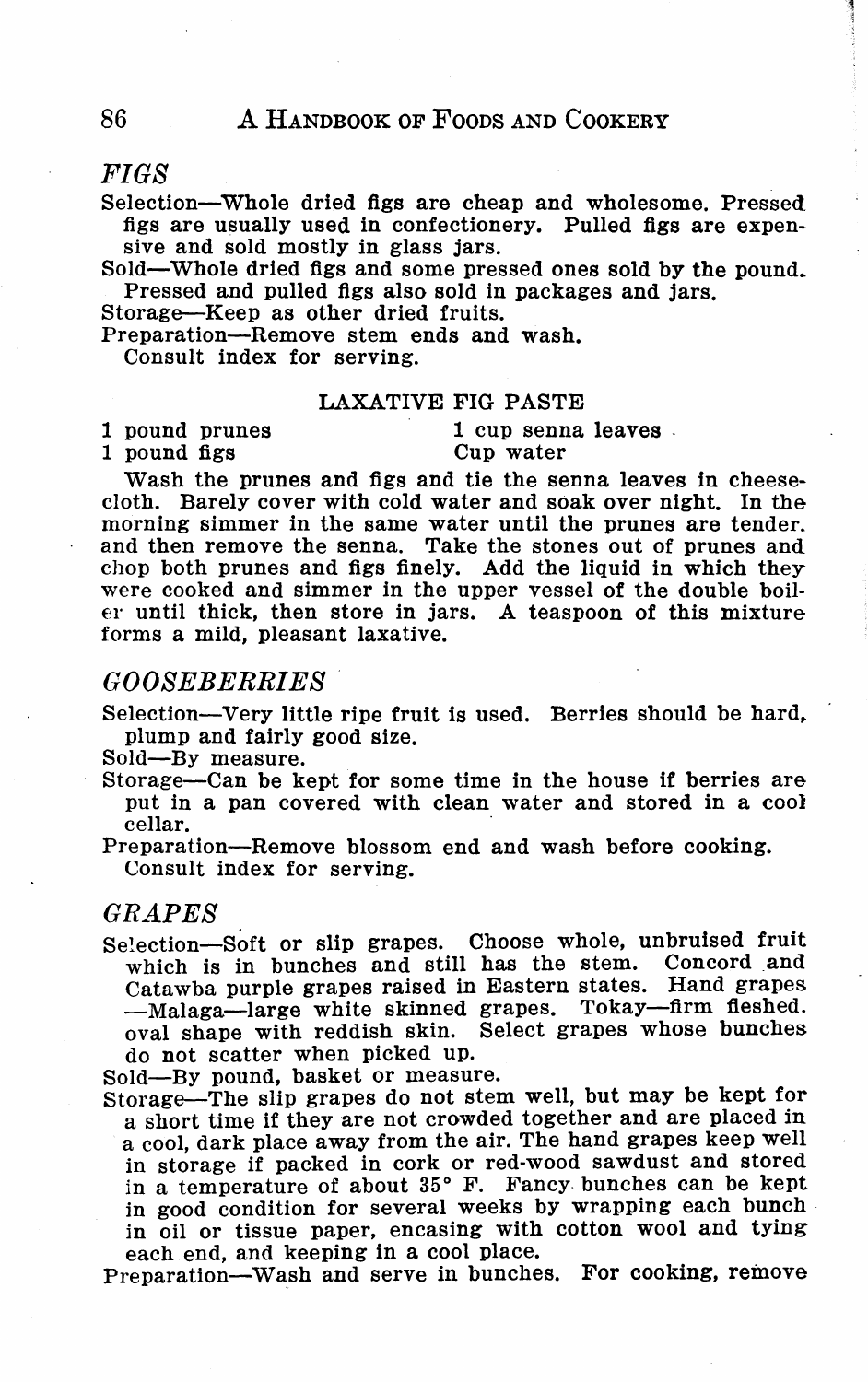from stem, unless the whole is to be strained as in jelly making.

Consult index for serving.

# **GRAPEFRUIT**

Selectior. The thin, smooth skinned ones which feel heavy or solid are the best.

Graded as large-24-36 in box

Graded as medium-54-64 in box

Graded as small-72-80 in box

Sold-By the fruit or by the dozen.

Storage-Keep well, if wrapped in paper and kept in a dry place at a temperature of about 34° F.

Preparation-Fruit may be cut in halves and the core removed. The sections may be separated by removing the white skin, and cutting around the rind. Sections may be removed after peeling if fruit is to be served in salads or cocktails.

Serving-An appetizer at breakfast, luncheons and dinners. In fruit cocktails.

In salads.

Rind may be candied and used as a confection.

#### KUMOUAT

Selection-Fine, thin skin and one that feels heavy for its size. Sold-By the basket with fruit attached to twigs.

Storage-Keep in cool, dry place, temperature 40° F.

Preparation-Wash. Serve whole or sliced.

Serving-Use as a salad with French dressing, or as a fresh fruit.

#### *LEJIONS*

Selection-Best grade is "Fancy." Have good color, fine texture, juicy and heavy. Standard g'rade includes fruit which may be irregular in shape, scarred and discolored, but is still fair fruit value. Select the medium sized ones, 300-360 in a box.

Sold-By dozen or box. 180-540 in a box. About 5 average ones make a pound.

Storage-Do not buy in quantities as they ripen and so lose the sourness. Lemons may be kept in glass jars, covered with water, for a week...

Preparation-Slice or quarter for garnish. Rind may be removed from slice if color is objectionable for garnish. May be sprinkled with paprika.

Consult index for serving.

# *LDIES*

Selection-Skin should be thin and fruit heavy and juicy, as well as green in color.

Sold-By dozen. Two limes are equal in flavoring to one lemon. Storage-Very perishable. Keep in cool, dry place. If cannot

be kept in refrigerator, cover them with dry sand. Preparation and Serving-Use instead of lemons.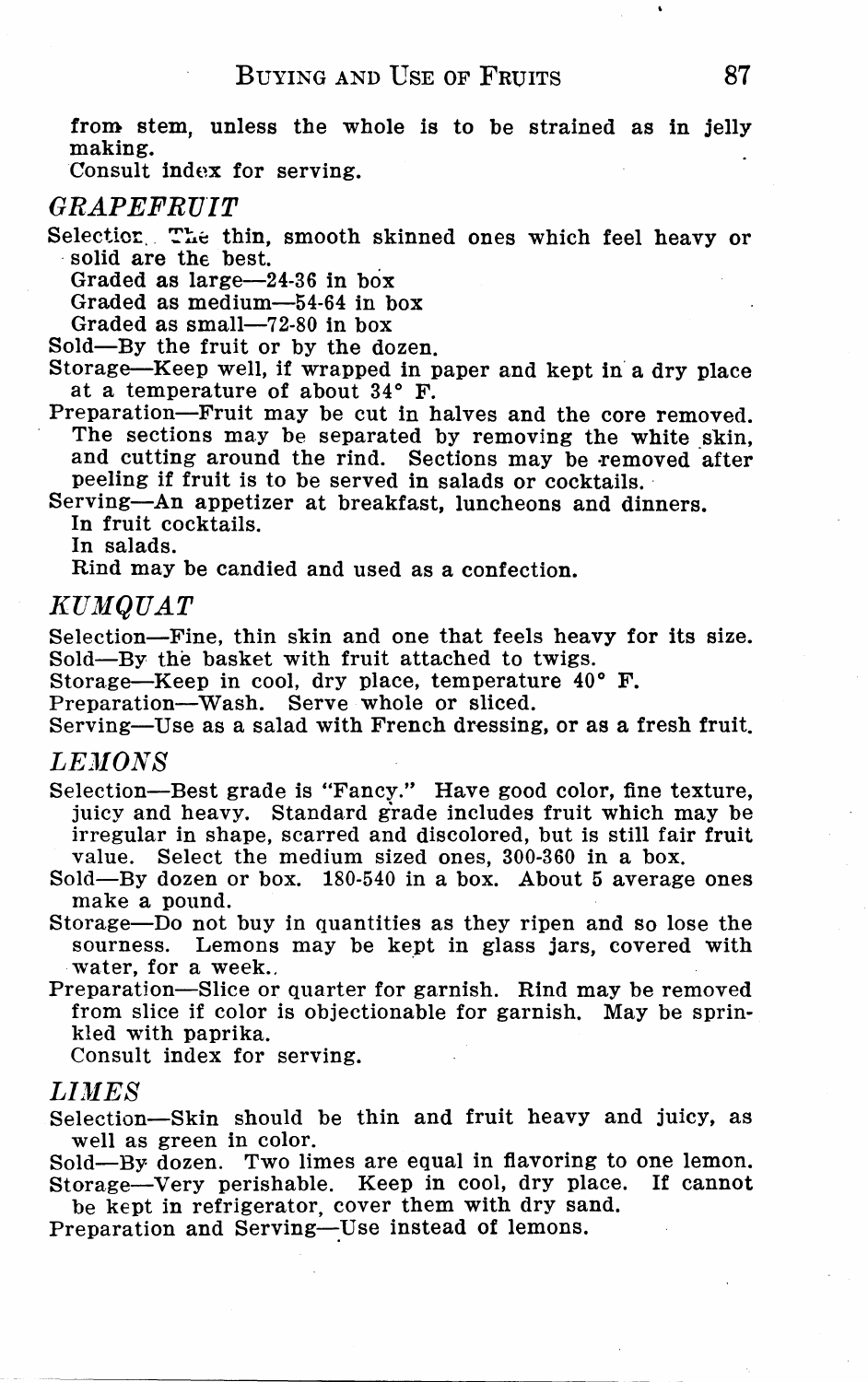# *MELONS*

MUSKMELONS<br>Selection-A perfect one should be about  $4\frac{1}{2}$  inches long, and almost round. "Green meats." Show gray netting on outside, which should stand out like thick lace. Ground work of olive green turning yellow as it ripens. Flesh shoul.  $\delta e$  thick, firm and smooth, with seeds of a saturn color. "Pink meats" do not have such a heavy netting except on the stem end. When fruit is thoroly ripe, stem separates sharply from the fruit.

Sold-By fruit or dozen.

Storage-Very perishable. Should be kept as near freezing as possible.

Preparation-Wash, cut in halves and remove seeds.

Serving-Fill with chipped ice and serve as first course at breakfast. Also used to hold ices and frozen creams for desserts.

#### WATERMELON

Selection-When ripe gives a hollow sound when thumped. Outside bright green. Flesh should be bright, brittle, with firm fibers and thin rind.

Sold-By the melon.

Storage-If not thoroly ripened, place in sun for short time. Then keep near freezing point if possible.

Preparation-Wash and slice for serving.

Serving-As dessert. As an appetizer. Balls cut out with vegetable cutter may be served in glasses as cocktail for first course.

#### OTHER MELONS

Honey dew

Casaba

Spanish

Persian

Christmas

These melons are usually shipped in and if wrapped need to be examined for mold.

### *ORANGES*

Selection-Select medium sized oranges which are firm,  $:$  1pe, with thin, fine grained skin and feel heavy for their size. California oranges keep better than Florida, tho they are less sweet. Small oranges give better value for money spent if the juice only is desired.

Sold-By the dozen or box, 80-360 in a box. 178-276 best size. Three medium oranges to a pound. The number of oranges in a box is stamped on the end.

Storage-Keep in a dry, cool place.

Preparation-May be cut in half for serving at breakfast. Peeled and sliced or quartered, White skin removed from sections for salads and cocktails.

Consult index for serving.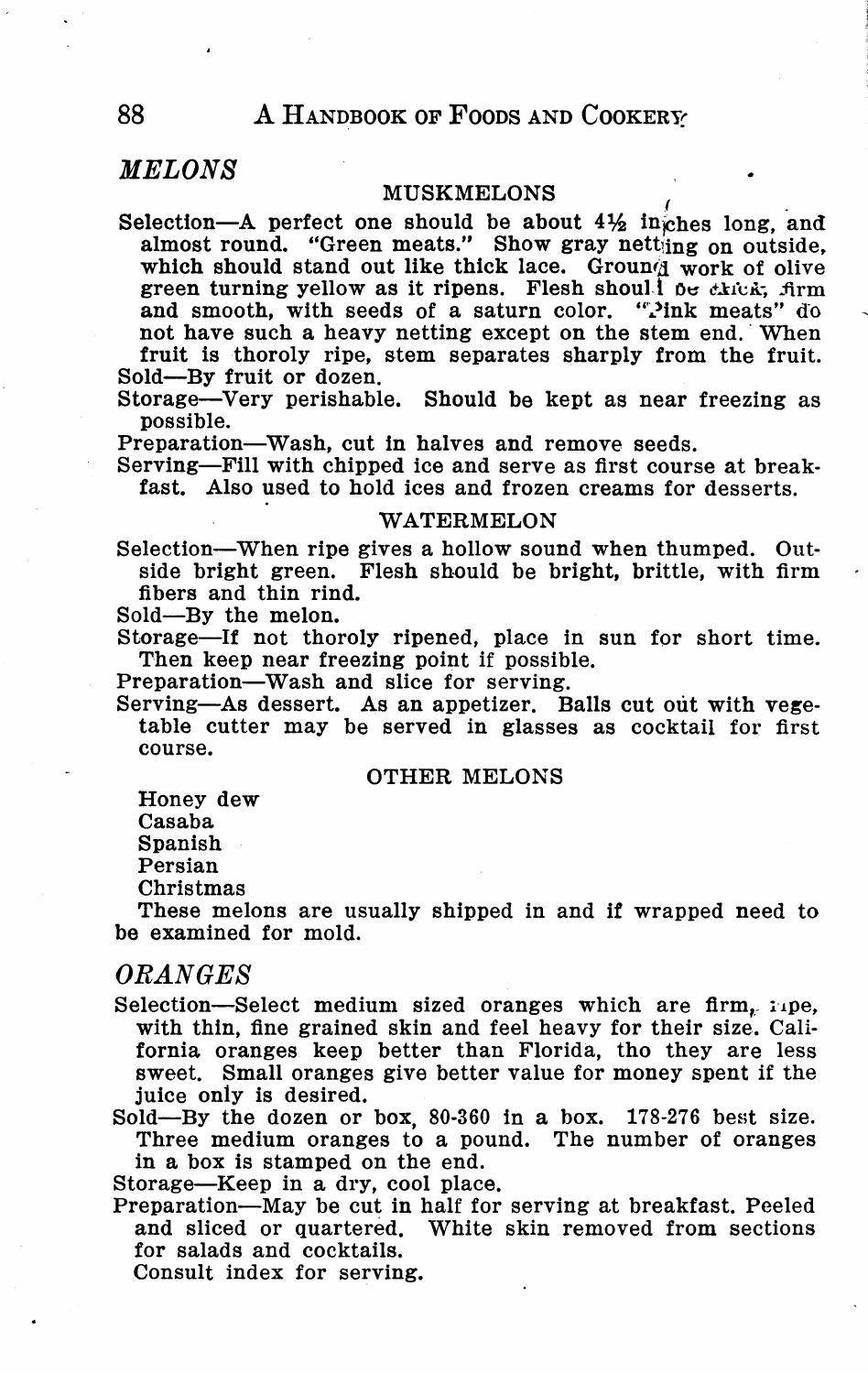# *PEACHES*

- Selection-White, either cling or free stone; yellow, cling or free stone.
	- Select the firm, bright colored ones. Clings usually have better flavor.
	- Dried peaches are usually peeled and form a cheap addition of fruit for the family table.
- Sold-By the dozen, basket or bushel. Dried peaches by the pound.
- Storage-Deteriorate very quickly. Keep best and longest if carefully selected and crated. Keep better if wrapped well in paper and placed in well ventilated boxes. Store dried fruit in tight containers.
- Preparation-Washed and served whole. Peeled and stoned. Dried fruit washed and soaked for 12 hours before cooking. Consult index for serving.

### *PEARS*

Selection-Select firm, unbruised ones. Soft pears, as the Bartlett, are best for dessert fruit. The hard varieties may be used for canning and pickling.

Sold-By dozen or bushel. Three medium sized pears to the pound.

Storage-Picked before fully matured. Put in cold storage at the earliest possible time. After picking, wrap separately, put in a dry, well ventilated crate or box and keep at temperature of 32 degrees. Avoid crowding.

Preparation-Wash, serve whole. Peel and cook after cutting in halves or quarters.

Serving-Canned. As salad with soft cheese.

in moderate oven (350° F.) until tender.

#### BAKED PEARS

6 pears

 $\frac{1}{2}$  c. sugar 1 c. water

2 tbsp. preserved ginger Pare and cut fruit in halves, removing core. Make a syrup of sugar and water. Place pears in baking dish, sprinkle with the preserved ginger cut in bits and cover with syrup, Bake

#### *PINEAPPLES*

- Selection-In buying for immediate consumption select those which look yellowish and the surface smooth. Spikes pull out easily when fruit is ripe. The ripe fruit is also more fragrant. Sold-By the fruit.
- Storage-Wrap each fruit in thick paper when setting to ripen and have a tempertaure at 65-70 degrees.
- Preparation-Wash fruit, peel, core and remove eyes. Fruit may be diced or sliced. Fruit may also be cut into convenient chunks for serving with peeling on. It is then eaten after